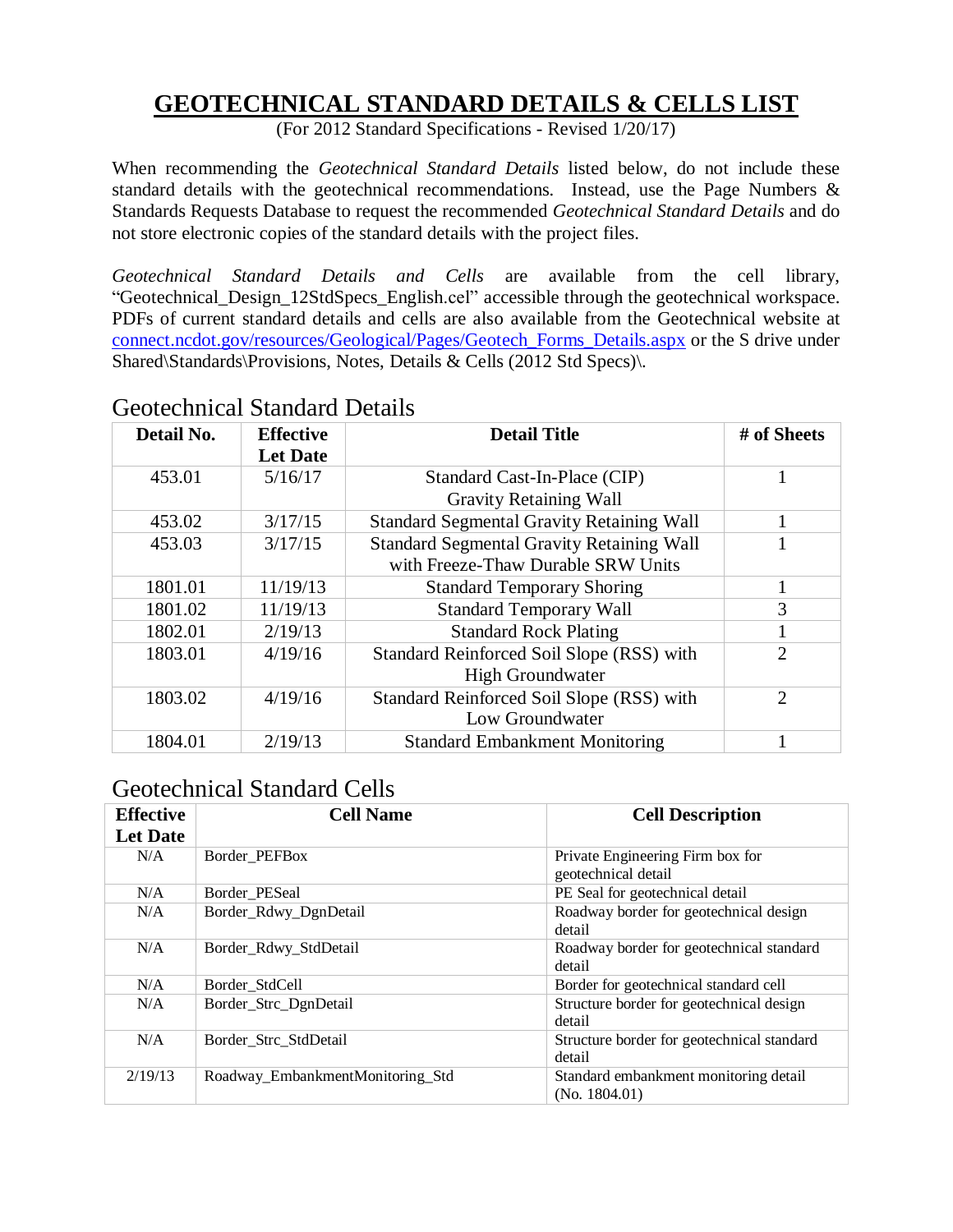# **GEOTECHNICAL STANDARD DETAILS & CELLS LIST**

| <b>Effective</b> | <b>Cell Name</b>                           | <b>Cell Description</b>                                                                                                            |
|------------------|--------------------------------------------|------------------------------------------------------------------------------------------------------------------------------------|
| <b>Let Date</b>  |                                            |                                                                                                                                    |
| 2/19/13          | Roadway_RockPlating_Std                    | Standard rock plating detail (No. 1802.01)                                                                                         |
| 4/19/16          | Roadway_RSS_HighGW_Std                     | Standard RSS with high groundwater detail<br>(No. 1803.01)                                                                         |
| 4/19/16          | Roadway_RSS_LowGW_Std                      | Standard RSS with low groundwater detail<br>(No. 1803.02)                                                                          |
| 11/19/13         | Roadway_TempShoring_Std                    | Standard temporary shoring detail (No.<br>1801.01)                                                                                 |
| 11/19/13         | Roadway_TempWall_Std                       | Standard temporary wall detail (No. 1801.02)                                                                                       |
| 5/16/17          | Wall_Anchored                              | Anchored wall with or without back slope -<br>typical                                                                              |
| 3/17/15          | Wall_Anchored_Notes_ReinforcedWeb          | Anchored wall – notes $&$ reinforced web<br>details                                                                                |
| 5/16/17          | Wall_Barrier_MomentSlab                    | Concrete barrier rail with moment slab for<br>precast panels, concrete facing and SRW<br>units                                     |
| 5/16/17          | Wall_CIPGravity_Std                        | Standard CIP gravity wall detail (No. 453.01)                                                                                      |
| 3/17/15          | Wall_Ditch_Slope                           | Concrete ditch behind wall with back slope<br>for concrete facing and coping                                                       |
| 3/17/15          | Wall_Ditch_SlopeProtection                 | Concrete ditch behind wall with concrete<br>slope protection for concrete facing and<br>coping                                     |
| 5/16/17          | Wall_MSE_Notes_Panels_LevelingPad          | MSE wall – notes $&$ precast panels leveling<br>pad step detail                                                                    |
| 5/16/17          | Wall_MSE_Panels_Abutment_HPiles            | MSE abutment wall with panels and end bent<br>on H-piles - typical & coping details                                                |
| 5/16/17          | Wall_MSE_Panels_Abutment_HPiles_Sleeves    | MSE abutment wall with panels, end bent on<br>H-piles and pile sleeves $-$ typical & coping<br>details                             |
| 5/16/17          | Wall_MSE_Panels_Barrier                    | MSE wall with panels and barrier - typical                                                                                         |
| 5/16/17          | Wall_MSE_Panels_Guardrail                  | MSE wall with panels and guardrail - typical<br>& coping details                                                                   |
| 5/16/17          | Wall_MSE_Panels_Slope                      | MSE wall with panels and back slope -<br>typical & coping details                                                                  |
| 5/16/17          | Wall_MSE_SRWUnits_Abutment_HPiles          | MSE abutment wall with SRW units and end<br>bent on H-piles – typical and coping $&$<br>geogrid cap connection details             |
| 5/16/17          | Wall_MSE_SRWUnits_Abutment_HPiles_Sleeves  | MSE abutment wall with SRW units, end<br>bent on H-piles and pile sleeves – typical and<br>coping & geogrid cap connection details |
| 5/16/17          | Wall_MSE_SRWUnits_Barrier                  | MSE wall with SRW units and barrier -<br>typical                                                                                   |
| 5/16/17          | Wall_MSE_SRWUnits_Guardrail                | MSE wall with SRW units and guardrail -<br>typical & coping details                                                                |
| 5/16/17          | Wall_MSE_SRWUnits_LevelingPad_Obstructions | MSE wall with SRW units - leveling pad<br>step & PET geogrid obstruction details                                                   |
| 5/16/17          | Wall_MSE_SRWUnits_Slope                    | MSE wall with SRW units and back slope -<br>typical & coping details                                                               |
| 5/16/17          | Wall_PrecastGravity_noSlope                | Precast gravity wall without back slope -<br>typicals, notes & footing step detail                                                 |

## Geotechnical Standard Cells (continued)